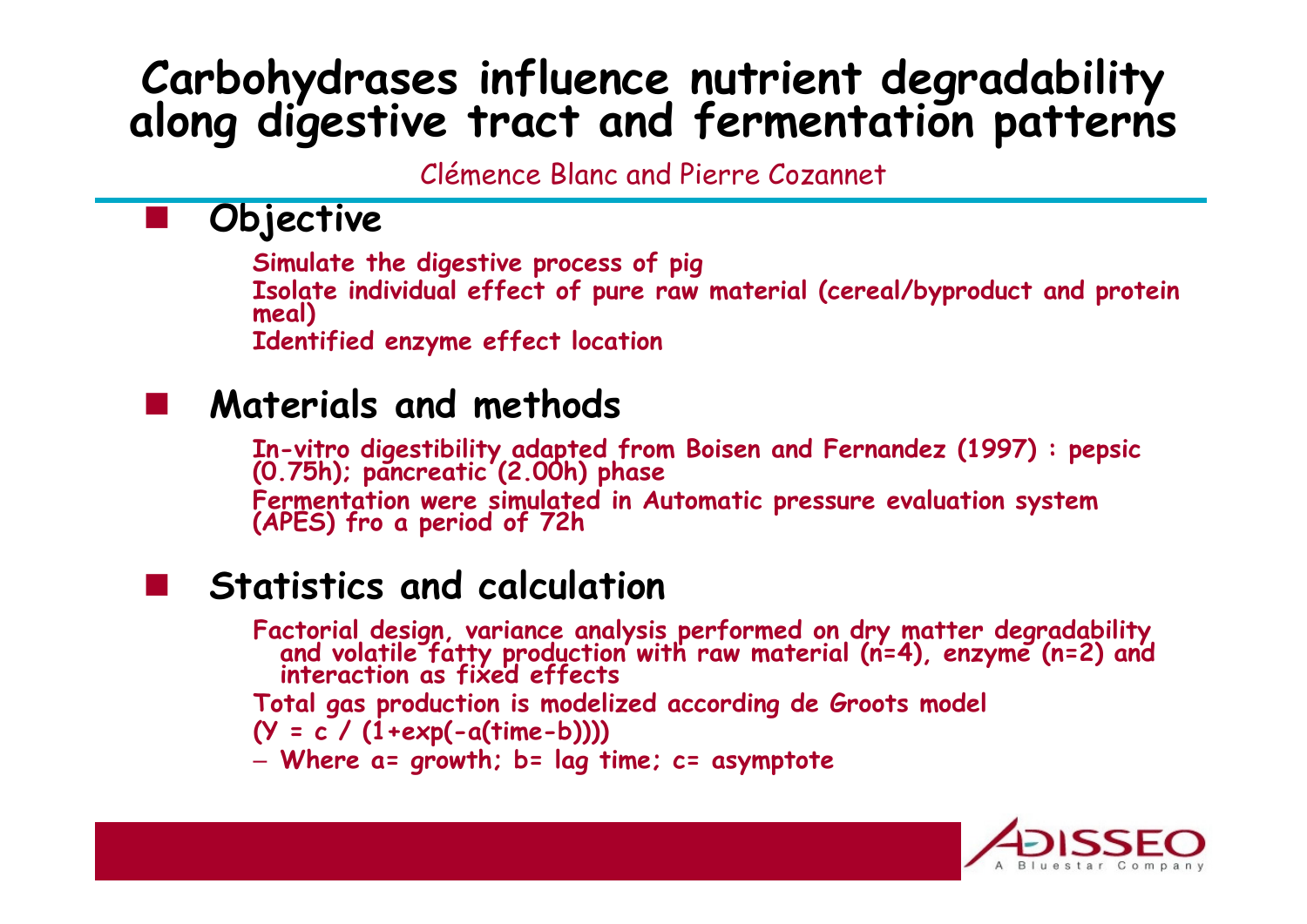## **Raw material/enzyme affect ileal degradability**



**Raw material fiber content affect dry matter digestibility**

> **Wheat bran Wheat Hulled soybean meal Dehulled soybean meal**

**Enzyme was most efficient on raw material with highest fiber content**

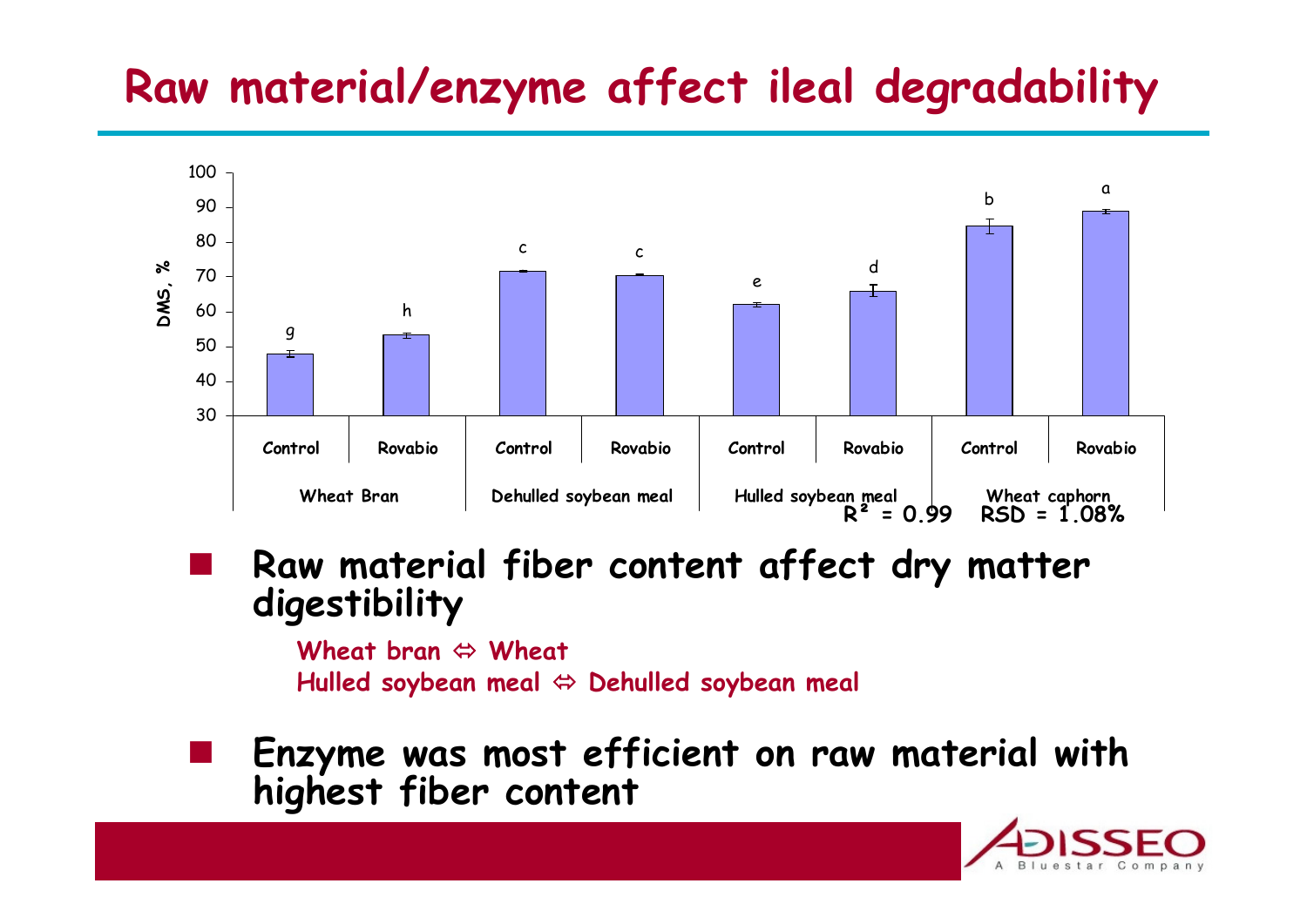### **NSP-enzymes modify fermentation rate**

In vitro incubation : pig fecal + raw materials digested +/- NSP-enzymes



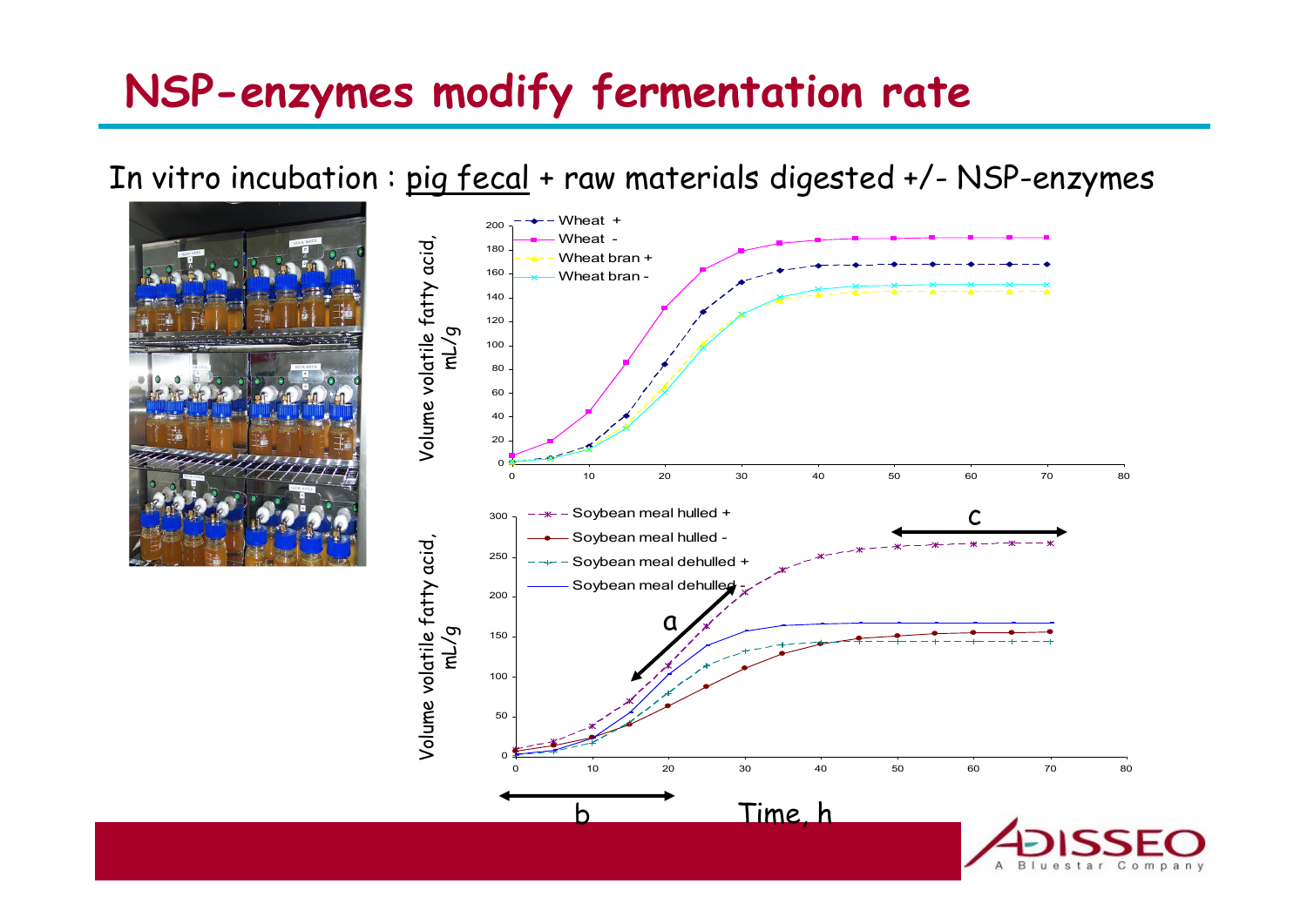# **NSP-enzymes modify the fermentation**

|                        | Wheat     |      |           | Wheat bran               |           | Soybean meal |           |          |          | <b>Statistics</b> |        |  |
|------------------------|-----------|------|-----------|--------------------------|-----------|--------------|-----------|----------|----------|-------------------|--------|--|
| Raw material           |           |      |           |                          |           | hulled       |           | dehulled | P values |                   |        |  |
| enzyme                 | $\ddot{}$ |      | $\ddot{}$ | $\overline{\phantom{0}}$ | $\ddot{}$ |              | $\ddot{}$ |          | material | enz               | inter  |  |
| Kinetic                |           |      |           |                          |           |              |           |          |          |                   |        |  |
| a                      | 0.23      | 0.20 | 0.21      | 0.20                     | 0.15      | 0.13         | 0.22      | 0.23     | 0,0001   | 0.073             | 0.340  |  |
| b                      | 20        | 16   | 21        | 22                       | 22        | 23           | 19        | 18       | 0,0001   | 0.070             | 0.013  |  |
| $\mathsf{C}$           | 168       | 190  | 145       | 151                      | 267       | 156          | 144       | 167      | 0.0001   | 0.073             | 0,0001 |  |
| Volatile fatty acid, % |           |      |           |                          |           |              |           |          |          |                   |        |  |
| Total                  | 0.31      | 0.33 | 0.27      | 0.29                     | 0.53      | 0.35         | 0.30      | 0.38     | 0,0001   | 0.311             | 0,0001 |  |
| Acetic acid            | 0.16      | 0.17 | 0.14      | 0.15                     | 0.31      | 0.21         | 0.15      | 0.20     | 0.0001   | 0.329             | 0.0001 |  |
| Butyric acid           | 0.05      | 0.05 | 0.04      | 0.05                     | 0.06      | 0.03         | 0.04      | 0.05     | 0.139    | 0.042             | 0,0001 |  |
| isoButyric             | 0.00      | 0.00 | 0.00      | 0.00                     | 0.00      | 0.00         | 0.00      | 0.00     | 0.001    | 0.521             | 0.135  |  |
| isoValeric             | 0.01      | 0.01 | 0.01      | 0.01                     | 0.01      | 0.00         | 0.01      | 0.01     | 0.0001   | 0.206             | 0.009  |  |
| Propionic acid         | 0.08      | 0.10 | 0.07      | 0.08                     | 0.14      | 0.10         | 0.08      | 0.10     | 0,0001   | 0.709             | 0.006  |  |
| Valeric acid           | 0.01      | 0.01 | 0.01      | 0.01                     | 0.01      | 0.00         | 0.01      | 0.01     | 0.005    | 0.004             | 0.000  |  |
| Ammonia                | 10.2      | 10.2 | 11.3      | 12.0                     | 10.2      | 9.3          | 13.7      | 11.5     | 0,0001   | 0.114             | 0.024  |  |

**a= growth** 

**b= lag time**

**c= asymptote**